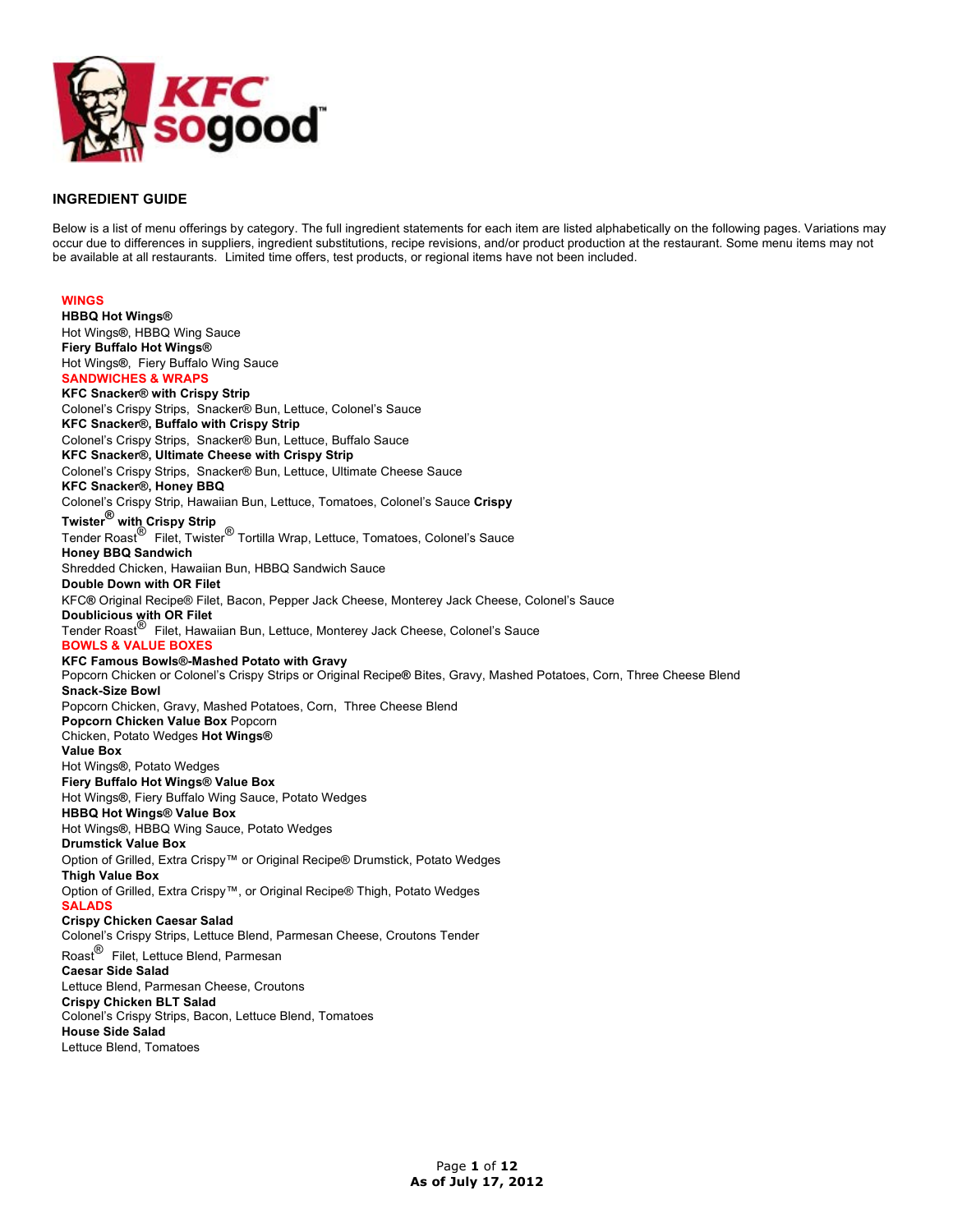

### **KFC INGREDIENT LIST**

#### **Apple Turnover**

Pastry And Glaze: Enriched Bleached Flour (Wheat Flour, Malted Barley Flour, Niacin, Reduced Iron And Ferrous Sulfate, Thiamine Mononitrate, Riboflavin, Folic Acid), Water, Vegetable Shortening (Partially Hydrogenated Soybean And Cottonseed Oil, TBHQ And Citric Acid To Protect Flavor), Palm Oil, Food Starch-Modified, Contains 2% Or Less Of The Following: Salt, Dextrose, Dough Conditioners (L-Cysteine, Wheat Starch, Hydroxylated Soy Lecithin), Sugar, Leavening (Sodium Bicarbonate), Locust Bean Gum, Carrageenan, Carboxymethylcellulose, Natural (Vegetable Source) And Artificial Flavors, Agar, Citric Acid, Filling: Apples (Apples, Salt, Ascorbic Acid, Citric Acid), High Fructose Corn Syrup, Water, Food Starch-Modified, Contains 2% Or Less Of The Following: Spices.

### **Contains Wheat and Soy.**

### **Bacon**

Cured with Water, Salt, Sugar, Sodium Phosphates, Sodium Erythorbate, Sodium Nitrite, May Also Contain Smoke Flavoring.

# **BBQ Baked Beans**

Beans, Water, Sugar, Brown Sugar, Tomato Powder, Salt, Worcestershire Sauce Powder [Corn Syrup Solids, Salt, Caramel Color, Garlic, Sugar, Spices, Partially Hydrogenated Cottonseed And/Or Soybean Oil, Soy Sauce Powder (Wheat, Soybeans, Salt, Maltodextrin, Caramel Color), Tamarind, Natural Flavor], Spices, Modified Potato Starch, Partially Hydrogenated Soybean and Cottonseed Oils, Maltodextrin, Onion Powder, Chili Pepper, Hydrolyzed Vegetable Protein (Soy, Corn Gluten, Wheat Gluten), Sesame Seed Oil, Citric Acid, Beet Powder (For Color), Dried Molasses, Natural Smoke Flavor, Natural And Artificial Flavors, Caramel Color, Sucralose, Xanthan Gum, Autolyzed Yeast Extract, Dextrose, Whey, Disodium Inosinate, Disodium Guanylate, Vinegar Solids, Corn Syrup Solids, Thiamine Hydrochloride, Soy Lecithin, With Less Than 2% Silicon Dioxide Added As An Anticaking Agent. Liquid and Hydrogenated Soybean Oil, Salt, Soybean Lecithin, Natural and Artificial Flavor, TBHO and Citric

Acid Added to Protect Flavor, Beta Carotene (Color), Dimethylpolysidoxane, an Anti-foaming Agent Added.

### **Contains Milk, Wheat and Soy.**

### **Biscuit**

Enriched Flour Bleached (Wheat Flour, Niacin, Ferrous Sulfate, Thiamin Mononitrate, Riboflavin, Folic Acid), Water, Partially Hydrogenated Palm Kernel, Soybean and Cottonseed Oil, Buttermilk, Sugar, Baking Soda, Salt, Sodium Aluminum Phosphate, Nonfat Milk, Sodium Caseinate, DATEM, Whey Protein Concentrate, Sodium Acid Pyrophosphate, Whey, Wheat Protein Isolate, Natural Flavor. Liquid and Hydrogenated Soybean Oil, Salt, Soybean Lecithin, Natural and Artificial Flavor, TBHO and Citric Acid Added to Protect Flavor, Beta Carotene (Color), Dimethylpolysidoxane, an Anti-foaming Agent Added.

**Contains Milk, Wheat and Soy. Colonel's Buttery Spread**

Liquid and Partially Hydrogenated Soybean Oil, Water, Salt, Hydrogenated Soybean Oil, Vegetable Mono and Diglycerides, Soy Lecithin, Sodium Benzoate (A Preservative), Natural and Artificial Flavor, Beta Carotene (Color), Vitamin A Palmitate Added.

### **Contains Soy.**

### **Café Valley Bakery® Chocolate Chip Cake**

Sugar, Enriched Bleached Wheat Flour (Flour, Niacin, Iron, Thiamine Mononitrate, Riboflavin, Folic Acid), Whole Eggs, Liquid Soybean Oil, Water, Cocoa (Processed with Alkali), Chocolate Chips (Sugar, Chocolate Liquor, Cocoa Butter, Soy Lecithin, Vanillin), Modified Corn Starch, Mono and Diglycerides, Whey, Contains 2 % or Less of the Following: Corn Syrup, Partially Hydrogenated Vegetable Oil (Cottonseed, Soybean), Salt, Baking Soda, Sodium Aluminum Phosphate, Calcium Carbonate, Calcium Sulfate, Dextrose, Agar, Locust Bean Gum, Potassium Sorbate and Sodium Propionate (Preservatives), Nonfat Milk, Xanthan Gum, Guar Gum, Polysorbate 60, Vital Wheat Gluten, Sorbitan Monostearate, Sodium Stearoyl Lactylate, Natural and Artificial Flavors, Calcium Acetate, Titanium Dioxide.

#### **Contains Egg, Milk, Wheat, and Soy. May Contain Traces of Tree Nuts. Café Valley Bakery® Lemon Cake**

Sugar, Enriched Bleached Wheat Flour (Flour, Niacin, Reduced Iron, Thiamine Mononitrate, Riboflavin, Folic Acid), Whole Eggs,

Liquid Soybean Oil, Water, Modified Corn Starch, Whey (Milk), Contains 2% or less of each: Salt, Interesterified and Hydrogenated Soybean Oil, Calcium Carbonate, Calcium Sulfate, High Fructose Corn Syrup, Corn Syrup, Lemon Peel, Dextrose, Agar, Locust Bean Gum, Natural and Artificial Flavors, Mono and Diglycerides, Leavening (Baking Soda, Sodium Aluminum Phosphate), Vital Wheat Gluten, Sodium Stearoyl Lactylate, Sorbitan Monostearate, Sodium Benzoate, Sodium Propionate and Potassium Sorbate (preservatives), Calcium Acetate, Nonfat Milk, Xanthan Gum, Guar Gum, Polysorbate 60, Sodium Citrate, Citric Acid, Pectin, Yellow

#5. Contains: Wheat, Egg, Milk, and Soy. May Contain Traces of Tree Nuts.

**Contains Egg, Milk, Wheat, and Soy. May Contain Traces of Nuts.**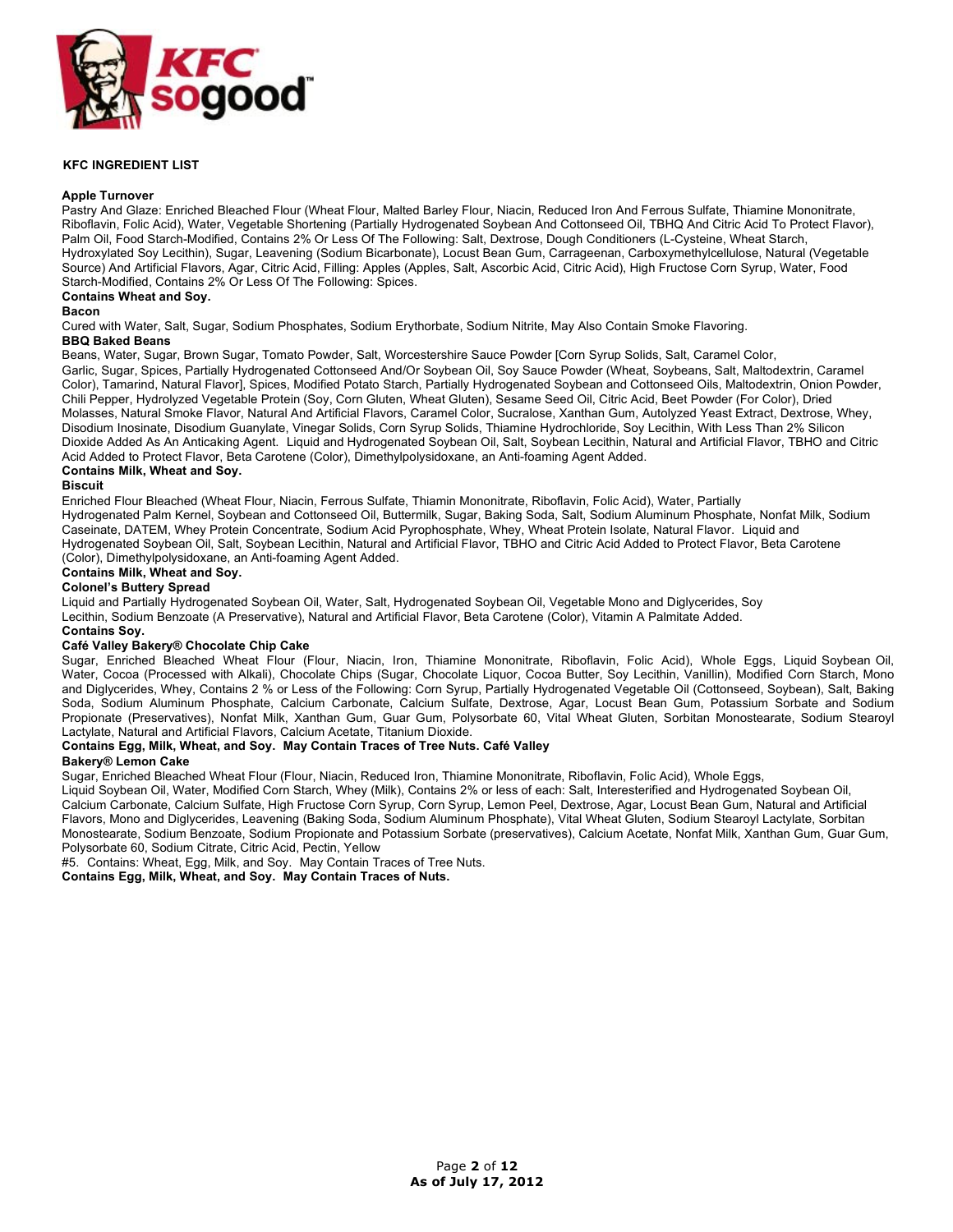

#### **Chicken Pot Pie**

Chicken Stock, Potatoes (With Sodium Acid Pyrophosphate To Protect Color), Carrots, Peas, Heavy Cream, Modified Food Starch, Contains 2% Or Less Of Wheat Flour, Salt, Chicken Fat, Dried Dairy Blend (Whey, Calcium Caseinate), Butter (Cream, Salt), Natural Chicken Flavor With Other Natural Flavors (Salt, Natural Flavoring, Maltodextrin, Whey Powder, Nonfat Dry Milk, Chicken Fat, Ascorbic Acid [To Help Protect Flavor], Sesame Oil, Chicken Broth Powder), Monosodium Glutamate, Liquid Margarine (Vegetable Oil Blend [Liquid Soybean, Hydrogenated Cottonseed, Hydrogenated Soybean], Water, Vegetable Mono And Diglycerides, Beta Carotene [Color]), Roasted Garlic Juice Flavor (Garlic Juice, Salt, Natural Flavors), Gelatin, Roasted Onion Juice

Flavor (Onion Juice, Salt, Natural Flavors), Chicken Pot Pie Flavor (Hydrolyzed Corn, Soy And Wheat Gluten Protein, Salt, Vegetable Stock [Carrot, Onion, Celery], Maltodextrin, Flavors, Dextrose, Chicken Broth), Sugar, Mono and Diglycerides, Spice, Seasoning (Soybean Oil, Oleoresin Turmeric, Spice Extractives), Parsley, Citric Acid, Caramel Color, Yellow 5. Enriched Flour Bleached (Wheat Flour, Niacin, Ferrous Sulfate, Thiamin Mononitrate, Riboflavin, Folic Acid), Hydrogenated Palm Kernel Oil, Water, Nonfat Milk, Maltodextrin, Salt, Dextrose, Sugar, Whey, Natural Flavor, Butter, Citric Acid, Dough Conditioner, L-Cysteine Hydrochloride, Potassium Sorbate and Sodium Benzoate (Preservatives), Colored With Yellow 5 & Red 40. Fresh Chicken Marinated With: Salt, Sodium Phosphate and Monosodium Glutamate. Breaded With: Wheat Flour, Salt, Spices, Monosodium Glutamate, Leavening (Sodium Bicarbonate), Garlic Powder, Natural Flavorings, Citric Acid, Maltodextrin, Sugar, Corn Syrup Solids, With Not More Than

2% Calcium Silicate Added as an Anti Caking Agent **OR** Fresh Chicken Marinated With: Salt, Sodium Phosphate and Monosodium Glutamate. Breaded With: Wheat Flour, Salt, Spices, Monosodium Glutamate, Corn Starch, Leavening (Sodium Bicarbonate), Garlic Powder, Modified Corn Starch, Spice Extractives, Citric Acid, and 2% Calcium Silicate added as Anticaking Agent **OR** Fresh Chicken Marinated With: Salt, Sodium Phosphate and Monosodium Glutamate. Breaded With: Wheat Flour, Sodium Chloride and Anti- caking Agent (Tricalcium Phosphate), Nonfat Milk, Egg Whites, Colonel's Secret Original Recipe Seasoning **OR** Potato Starch, Sodium Phosphate, Salt, Breaded With: Wheat Flour, Sodium Chloride and Anti-caking agent (Tricalcium Phosphate), Nonfat Milk, Egg Whites, Colonel's Secret Original Recipe Seasoning **OR** Potato Starch, Sodium Phosphate, Salt, Breaded With: Wheat Flour, Salt, Spices, Monosodium Glutamate, Leavening (Sodium Bicarbonate), Garlic Powder, Natural Flavorings, Citric Acid, Maltodextrin, Sugar, Corn Syrup Solids, With Not More Than 2% Calcium Silicate Added as an Anti Caking Agent **OR** Potato Starch, Sodium Phosphate, Salt, Breaded With: Wheat Flour, Salt, Spices, Monosodium Glutamate, Corn Starch, Leavening (Sodium Bicarbonate), Garlic Powder, Modified Corn Starch, Spice Extractives, Citric Acid, and 2% Calcium Silicate Added As Anticaking Agent **OR** Seasoning (Salt, Monosodium Glutamate, Garlic Powder, Spice Extractives, Onion Powder), Soy Protein Concentrate, Rice Starch and Sodium Phosphates. Battered With: Water, Wheat Flour, Leavening (Sodium Acid Pyrophosphate, Sodium Bicarbonate, Monocalcium Phosphate), Salt, Dextrose, Monosodium Glutamate, Spice and Onion Powder. Predusted With: Wheat Flour, Wheat Gluten, Salt, Dried Egg Whites, Leavening (Sodium Acid Pyrophosphate, Sodium Bicarbonate), Monosodium Glutamate, Spice and Onion Powder. Breaded With: Wheat Flour, Salt, Soy Flour, Leavening (Sodium Acid Pyrophosphate, Sodium Bicarbonate), Monosodium Glutamate, Spice, Nonfat Dry Milk, Onion Powder, Dextrose, Extractives of Turmeric and Extractives of Annatto. Breading Set in Vegetable oil.

#### **Contains Egg, Milk, Wheat and Soy.**

\*Will contain one of the Ingredient statements above, depending upon regional suppliers

#### **Colonel's Sauce**

Soybean Oil, Water, Distilled Vinegar, Egg Yolk, Sugar, Salt, Modified Corn Starch, Potassium Chloride, Paprika, Xanthan Gum, Sodium Benzoate and Potassium Sorbate (As Preservative), Monosodium Glutamate, Spice, Lactic Acid, Chicken Broth, Garlic Powder, Propylene Glycol Alginate, Phosphoric Acid (As Antioxidant), Autolyzed Yeast Extract, Soy Sauce (Soybean, Wheat, Salt), Natural Flavor, Chicken Fat, Dehydrated Chicken, and Hydrolyzed Corn Gluten.

### **Contains Egg, Wheat and Soy. Creamy**

#### **Ranch Dipping Sauce Cup**

Soybean Oil, Water, Cultured Low Fat Buttermilk, Corn Syrup, Egg Yolk, Distilled Vinegar, Salt, Natural Flavor, Monosodium Glutamate, Onion Powder, Garlic Powder, Phosphoric Acid, Polysorbate 60, Xanthan Gum, Sodium Benzoate and Potassium Sorbate As Preservatives, Spices, Calcium Disodium EDTA To Protect Flavor.

#### **Contains Egg and Milk.**

#### **KFC® Creamy Parmesan Caesar Dressing**

Soybean Oil, Water, Parmesan Cheese (Pasteurized Cultured Milk or Part Skim, Salt Enzymes, Anti-Caking and Anti-Mycotic Agents), Dijon Mustard (Water, Distilled Vinegar, Mustard Seed, Salt, White Wine and Spices), Roasted Garlic (Roasted Garlic, Salt, Maltodextrin (Corn), Garlic, Corn Starch, Canola Oil and Sesame Oil),High Fructose Corn Syrup, White Wine Vinegar, Distilled Vinegar, Sugar, Contains Less Than 2% of Lemon Juice Concentrate, Garlic Juice, Salt, Egg Yolks, Anchovies, Spices, Phosphoric Acid, Xanthan Gum, Molasses, Corn Syrup, Sodium Benzoate and Potassium Sorbate as Preservatives, Defatted Soy Flour, Tarmaric, Natural Flavors.

#### **Contains Egg, Milk, Soy and Fish (Anchovies). Cole**

### **Slaw**

Vegetables: Chopped Cabbage, Carrots, and Onions. Sauce: Sugar, Soybean Oil, Vinegar (Distilled Vinegar, Corn and Cider Vinegar, Malt Vinegar, And Natural Flavors), Water, Salt, Whole Eggs, Modified Corn Starch, Mustard Flour, Xanthan Gum, Natural and Artificial Flavor, Paprika Extractives, Paprika, And Caramel Color.

### **Contains Egg.**

OR

Vegetables: Chopped Cabbage, Carrots, and Onions. Sauce: Sugar, Soybean Oil, Water, Vinegar (Distilled Vinegar, Corn and Cider Vinegar), Contains less than 2% of the following: Salt, Whole Eggs, Food Starch Modified, Mustard Flour, Xanthan Gum, Natural and Artificial Flavor, Paprika Extractives, Paprika, And Caramel Color.

#### **Contains Egg.**

\*Will contain one of the Ingredient statements above, depending upon regional supplie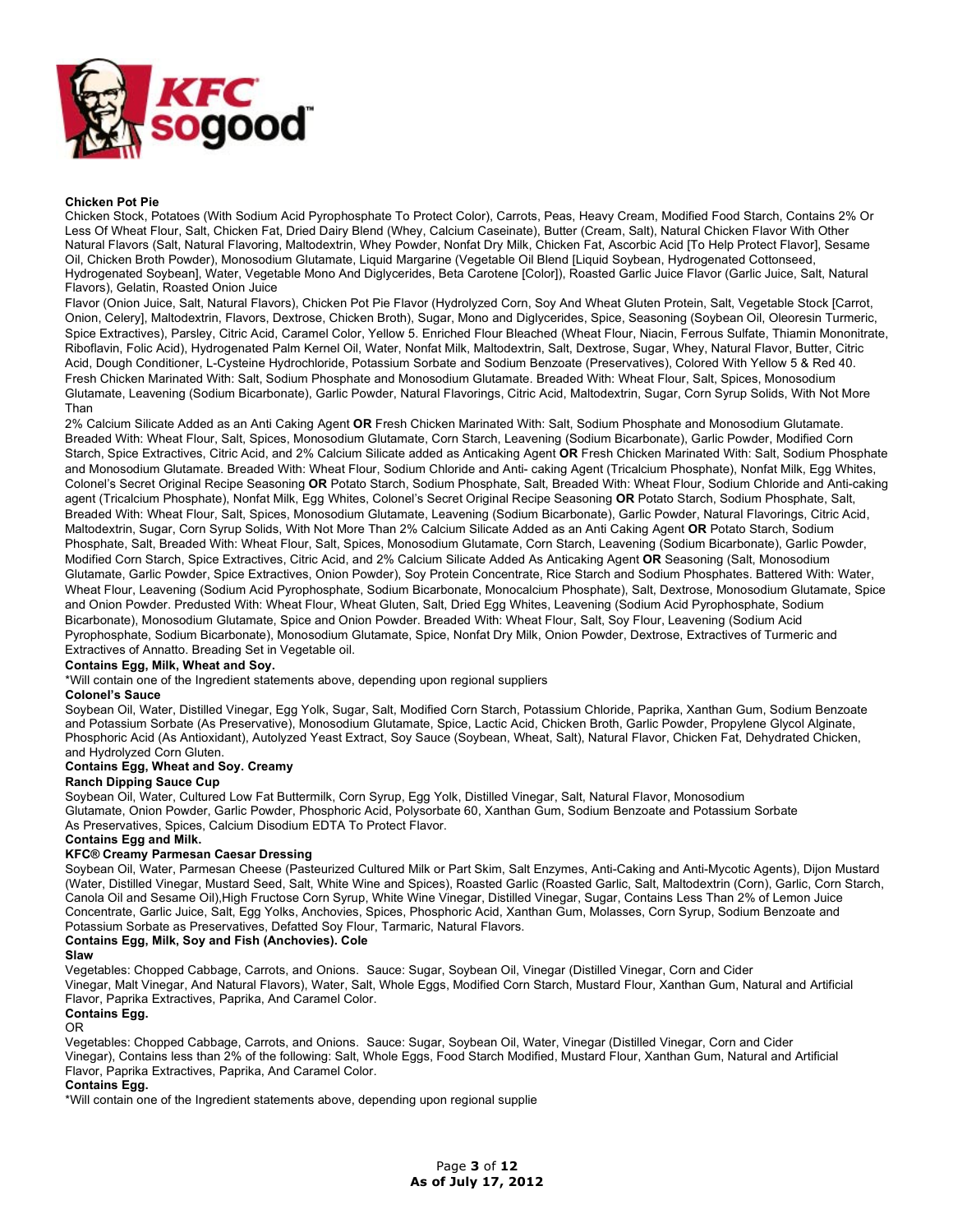

### **Colonel's Crispy Strips**

Chicken Tenderloins, Seasoning (Modified Potato Starch, Salt, Onion Powder, Chicken Flavor [With Maltodextrin, Autolyzed Yeast Extract, Chicken Fat, Dehydrated Cooked Chicken], Spice Extractive), Potassium and Sodium Phosphate. Breaded With: Wheat Flour, Salt, Spices, Monosodium Glutamate, Leavening (Sodium Bicarbonate), Garlic Powder, Natural Flavorings, Citric Acid, Maltodextrin, Sugar, Corn Syrup Solids, With Not More Than 2% Calcium Silicate Added as an Anti Caking Agent.

### **Contains Wheat.**

OR

Chicken Tenderloins, Seasoning (Modified Potato Starch, Salt, Onion Powder, Chicken Flavor [With Maltodextrin, Autolyzed Yeast Extract, Chicken Fat, Dehydrated Cooked Chicken], Spice Extractive), Potassium and Sodium Phosphates Breaded With: Wheat Flour, Salt, Spices, Monosodium Glutamate, Corn Starch, Leavening (Sodium Bicarbonate), Garlic Powder, Modified Corn Starch, Spice Extractives, Citric Acid, and 2% Calcium Silicate Added as Anticaking Agent.

### **Contains Wheat.**

OR

Seasoning (Salt, Monosodium Glutamate, Garlic Powder, Spice Extractives, Onion Powder), Soy Protein Concentrate, Rice Starch and Sodium Phosphates. Battered With: Water, Wheat Flour, Leavening (Sodium Acid Pyrophosphate, Sodium Bicarbonate, Monocalcium Phosphate), Salt, Dextrose, Monosodium Glutamate, Spice and Onion Powder. Predusted With: Wheat Flour, Wheat Gluten, Salt, Dried Egg Whites, Leavening (Sodium Acid Pyrophosphate, Sodium Bicarbonate), Monosodium Glutamate, Spice and Onion Powder. Breaded With: Wheat Flour, Salt, Soy Flour, Leavening (Sodium Acid Pyrophosphate, Sodium Bicarbonate), Monosodium Glutamate, Spice, Nonfat Dry Milk, Onion Powder, Dextrose, Extractives of Turmeric and Extractives of Annatto. Breading Set in Vegetable Oil. *(For Express Units Only)*

#### **Contains Egg, Milk, Wheat and Soy.**

\*Will contain one of the Ingredient statements above, depending upon regional suppliers

**Corn on Cob**

#### **KFC® Cornbread Muffin**

Water, Sugar, Yellow Cornmeal, Soybean Oil, Enriched Bleached Flour (Wheat Flour, Malted Barley Flour, Niacin, Reduced Iron, Thiamin Mononitrate, Riboflavin, Folic Acid), Whole Egg, Corn Flour, Contains 2% or Less: Nonfat Dry Milk, Leavening (Sodium Acid Pyrophasphate, Sodium Bicarbonate, Monocalcium Phosphate), Lemon Flavoring [Corn Syrup, Water, High Fructose Corn Syrup, Oranges, Lemon Peel, Food Starch Modified, Lemon Juice Concentrate, Natural Flavor, Citric Acid, Sodium Benzoate and Potassium Sorbate (As Preservatives), Yellow 5, Titanium Dioxide (As Color)], Sodium Stearoyl Lactylate, Propylene Glycol Mono and Diesters of Fats and Fatty Acids, Mono and Diglycerides, Soy Lecithin With BHT and Citric Acid to Help Protect Flavor, Sodium Carboxymethylcellulose, Sodium Alginate, Glycerol, Maltodextrin, Artificial Color (Yellow 5 & 6), Salt.

### **Contains Egg, Milk, Wheat and Soy.**

### **Country Fried Steak**

Beef, Water, Textured Vegetable Protein Product [Soy Protein Concentrate, Zinc Oxide, Niacinamide, Ferrous Sulfate, Copper Gluconate, Vitamin A Palmitate, Calcium Pantothenate, Thiamine Mononitrate (B1), Pyridoxine Hydrochloride (B6), Riboflavin (B2), Cyanocobalamin (B12)], Salt, Spice. Breaded With: Enriched Wheat Flour, (Niacin, Reduced Iron, Thiamine Mononitrate, Riboflavin, Folic Acid), Wheat Flour, Salt, Leavening (Sodium Acid Pyrophosphate, Sodium Bicarbonate, Corn Starch, Monocalcium Phosphate), Dextrose, Spice. Battered With: Water, Enriched Wheat Flour (Niacin, Reduced Iron, Thiamine Mononitrate, Riboflavin, Folic Acid), Modified Food Starch, Wheat Flour, Salt, Buttermilk Blend (Buttermilk, Whey), Leavening (Sodium Acid Pyrophosphate, Sodium Bicarbonate, Corn Starch, Monocalcium Phosphate), Spice. **Contains Milk, Soy and Wheat. Extra**

#### **Crispy™ Chicken**

Fresh Chicken Marinated With: Salt, Sodium Phosphate and Monosodium Glutamate. Breaded With: Wheat Flour, Salt, Spices, Monosodium Glutamate, Leavening (Sodium Bicarbonate), Garlic Powder, Natural Flavorings, Citric Acid, Maltodextrin, Sugar, Corn Syrup Solids, With Not More Than 2% Calcium Silicate Added as an Anti Caking Agent. **Contains Wheat.**

OR

Fresh Chicken Marinated With: Salt, Sodium Phosphate and Monosodium Glutamate. Breaded With: Wheat Flour, Salt, Spices, Monosodium Glutamate, Corn Starch, Leavening (Sodium Bicarbonate), Garlic Powder, Modified Corn Starch, Spice Extractives, Citric Acid, and 2% Calcium Silicate added as Anticaking Agent.

#### **Contains Wheat.**

\*Will contain one of the Ingredient statements above, depending upon regional suppliers

#### **Fiery Buffalo Wing Sauce**

Maltodextrin, Modified Food Starch, Salt, Spices, Vinegar, Sugar, Paprika, Partially Hydrogenated Soybean Oil, Sodium Dicentate, Malic Acid, Citric Acid, Ascorbic Acid, Tartaric Acid, Disodium Inosinate, Disodium Guanylate, Garlic Powder, Lactic Acid, Extractives of Paprika, Habanero Pepper, Red Bell Pepper, Annatto, Natural and Artificial Flavors, Not More than 2% Silicon Dioxide Added to Prevent Caking.

### **Contains: Wheat and Soy**

**Green Beans**

Green Beans, Seasoned with Onion, Salt, Monosodium Glutamate, Spice and Garlic.

### **KFC® Gizzards**

Fresh Gizzards Breaded With: Wheat Flour, Sodium Chloride and Anti-caking agent (Tricalcium Phosphate), Nonfat Milk, Egg Whites, Colonel's Secret Original Recipe Seasoning.

### **Contains Egg, Milk and Wheat.**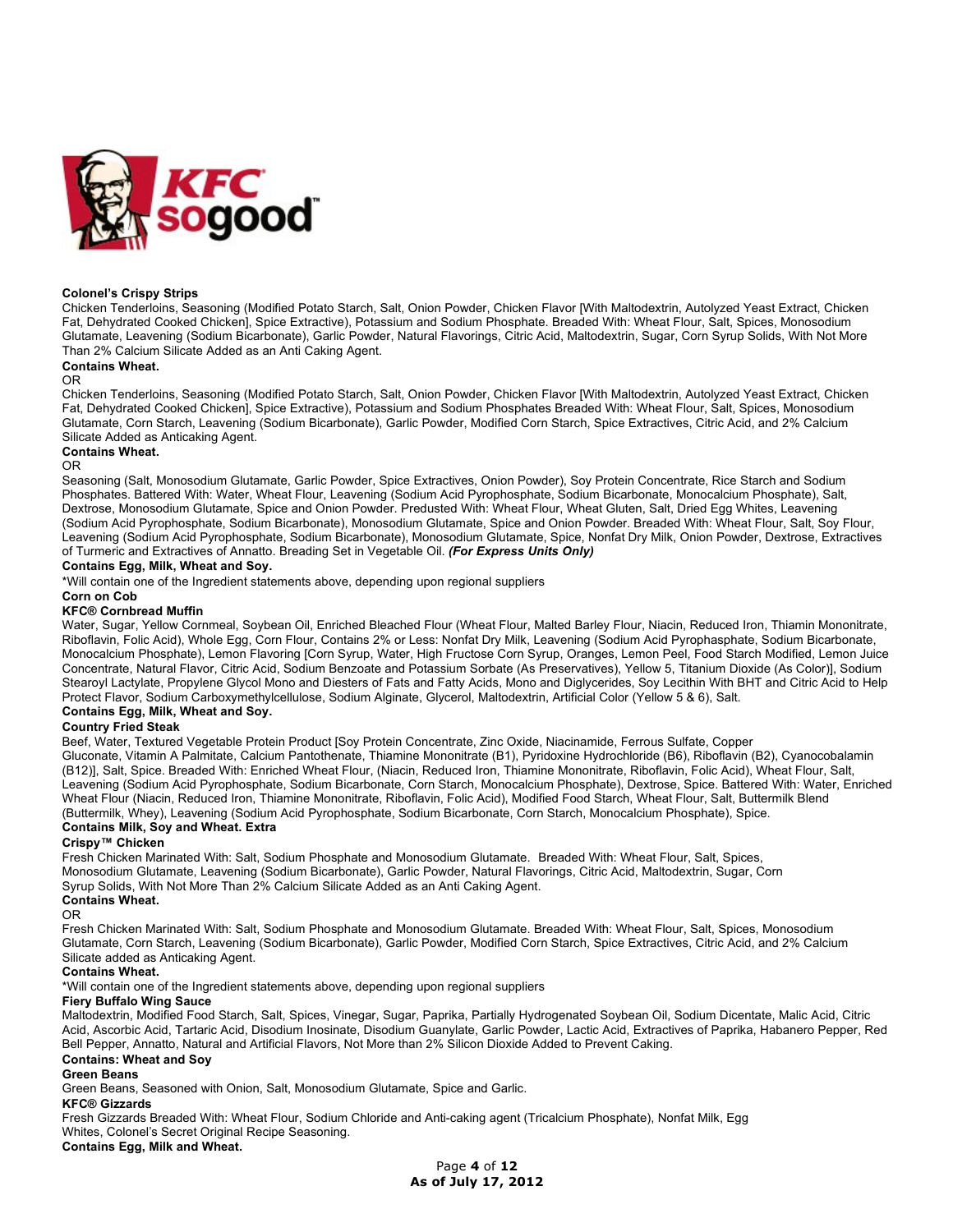

#### **Gravy**

Food Starch-Modified, Maltodextrin, Enriched Wheat Flour (Niacin, Reduced Iron, Thiamine Mononitrate, Riboflavin, Folic Acid), Chicken Fat, Wheat Flour, Salt, Partially Hydrogenated Soybean Oil, Monosodium Glutamate, Dextrose, Palm And Canola Oils, Mono and Diglycerides, Hydrolyzed Soy Protein, Natural and Artificial Flavor (With Hydrolyzed Corn Protein, Milk), Caramel Color (Treated With Sulfiting Agents), Onion Powder, Disodium Inosinate, Disodium Guanylate, Spice, Spice Extractives, With Not More Than 2% Silicon Dioxide Added As An Anti-caking Agent. **Contains Milk, Wheat and Soy.**

OR

Food Starch-Modified, Maltodextrin, Enriched Bleached Wheat Flour (Niacin, Reduced Iron, Thiamine Mononitrate, Riboflavin, Folic Acid), Chicken Fat, Wheat Flour, Salt, Partially Hydrogenated Soybean Oil, Monosodium Glutamate, Dextrose, Palm And Canola Oils, Mono and Diglycerides, Hydrolyzed Soy Protein, Natural and Artificial Flavor (With Hydrolyzed Corn Protein, Milk), Caramel Color (Treated With Sulfiting Agents), Onion Powder, Disodium Inosinate, Disodium Guanylate, Spice, Spice Extractives, With Not More Than 2% Silicon Dioxide Added As An Anti-caking Agent. **Contains Milk, Wheat and Soy.**

#### OR

Wheat Flour, Modified Corn Starch, Monosodium Glutamate, Salt, Dextrose, Soybean Oil, Onion Powder, Spice, Caramel Color, Torula Yeast, Hydrolyzed Soy Protein, Turmeric, Autolyzed Yeast, Oleoresin Paprika and Natural Flavoring.

### **Contains Wheat and Soy.**

\*Will contain one of the Ingredient statements above, depending upon regional suppliers

### **KFC® Grilled Chicken**

Fresh Chicken Marinated With Water, Seasoning (Salt, Modified Corn Starch, Sodium Phosphates, Monosodium Glutamate, Potassium Phosphate, and Carrageenan.) Seasoned With: Maltodextrin, Salt, Bleached Wheat Flour, Partially Hydrogenated Soybean and Cottonseed Oil, Monosodium Glutamate, Spice, Palm Oil, Natural Flavor, Garlic Powder, Soy Sauce (Soybean, Wheat, Salt), Chicken Fat, Chicken Broth, Autolyzed Yeast Extract, Extractives of Turmeric, Dehydrated Carrot, Onion Powder, and Not More Than 2% Each of Calcium Silicate and Silicon Dioxide Added As Anticaking Agents.

# **Contains Wheat and Soy.**

### **HBBQ Dipping Sauce Cup**

High Fructose Corn Syrup, Water, Tomato Paste, Molasses, Distilled Vinegar, Salt, Modified Food Starch, Honey, Natural Smoke Flavor (With Partially Hydrogenated Soybean Oil), Mustard Flour, Chili Pepper, Spices, Potassium Sorbate and Sodium Benzoate as Preservatives, Onion Powder, Garlic Powder.

#### **HBBQ Sandwich Sauce**

Sugar, Water, Tomato Paste, Distilled Vinegar, Molasses, Food Starch-Modified, Salt, Honey, Soybean Oil and Partially Hydrogenated Soybean Oil, Natural Smoke and Grill Flavors, Citric Acid, Caramel Color, Spice, Sodium Benzoate As A Preservative, Chili Pepper, Paprika, Onion Powder, Red # 40, Garlic Powder, Natural Flavor.

**HBBQ Wing Sauce:** Sugar, Maltodextrin, Tomato Powder, Molasses Powder (Molasses, Wheat Starch, Soy Flour), Honey Powder, Brown Sugar, Salt, Sodium Diacetate, Food Starch –Modified, Natural Hickory Smoke Flavor, Citric Acid, Spices, Onion Powder, Chili Pepper, Paprika (Color), Caramel Color, Beet Powder, Garlic Powder, With Not More Than 2% Silicon Dioxide Added As An Anti-Caking Agent. **Contains Wheat and Soy.**

# **Heinz® Buttermilk Ranch Dressing**

Soybean Oil, Distilled White Vinegar, Buttermilk (Low Fat Milk, Food Starch, Carrageenan, Locust Bean Gum, Salt, Cultures), High Fructose Corn Syrup, Egg Yolks, Salt, Garlic Juice (Garlic Juice, Salt, Vinegar), Garlic Powder, Xanthan Gum, Disodium Inosinate and Disodium Guanylate, Potassium Sorbate and Sodium Benzoate As Preservatives, Onion Powder, Lactic Acid, Polysorbate 60, Dehydrated Parsley, Buttermilk Powder, Propylene Glycol, Natural Flavor, Calcium Disodium EDTA (Added to Protect Flavor), Modified Corn Starch.

#### **Contains Egg and Milk.**

### **Hidden Valley® The Original Ranch® Fat Free Dressing**

Water, Ranch Seasoning and Spices (Modified Food Starch, Buttermilk, Sugar, Salt, Sour Cream [Cream, Nonfat Milk, Cultures], Monosodium Glutamate, Cultured Nonfat Milk, Garlic, Onion, Less than 2% of Spice, Green Onion, Maltodextrin, Monoglycerides, Soy Lecithin, Xanthan Gum, Disodium Phosphate, Calcium Disodium Edta Added to Protect Flavor), Corn Syrup, Maltodextrin, Contains Less than 2% of Natural and Artificial Flavors, Sugar, Distilled Vinegar, Phosphoric Acid, Titanium Dioxide (Color), Potassium Sorbate and Sodium Benzoate (As Preservatives), Lactic Acid, Xanthan Gum, Garlic Puree, Onion Puree, Soybean Oil. **Contains Milk and Soy.**

#### **Honey Mustard Dipping Sauce Cup**

Soybean Oil, High Fructose Corn Syrup, Dijon Mustard (Distilled Vinegar, Water, Mustard Seed, Salt, White Wine, Spice), Honey, Water, Egg Yolks, Distilled Vinegar, Contains Less Than 2% of Corn Syrup, Xanthan Gum, Spice, Sodium Benzoate (A Preservative), Natural and Artificial Flavor, Calcium Disodium EDTA Added To Protect Flavor, Citric Acid, Caramel Color.

### **Contains Egg.**

# **Honey Sauce**

High Fructose Corn Syrup, Sugar, Honey, Corn Syrup, Natural Flavor, Caramel Color.

### **Hot Wings®**

Breaded Chicken Wing Sections, Salt, Seasoning (Monosodium Glutamate, Spice, Extractives of Spice, Garlic Powder) and Sodium Phosphates. Battered With: Water, Bleached Wheat Flour, Modified Corn Starch, Seasoning (Monosodium Glutamate, Spice, Extractives of Spice and Garlic Powder), Yellow Corn Flour, Salt. Breaded With: Bleached Wheat Flour. Predusted With: Bleached Wheat Flour, Modified Corn Starch, Yellow Corn Flour, Salt. Breading Set in Vegetable Oil.

> Page **5** of **12 As of July 17, 2012**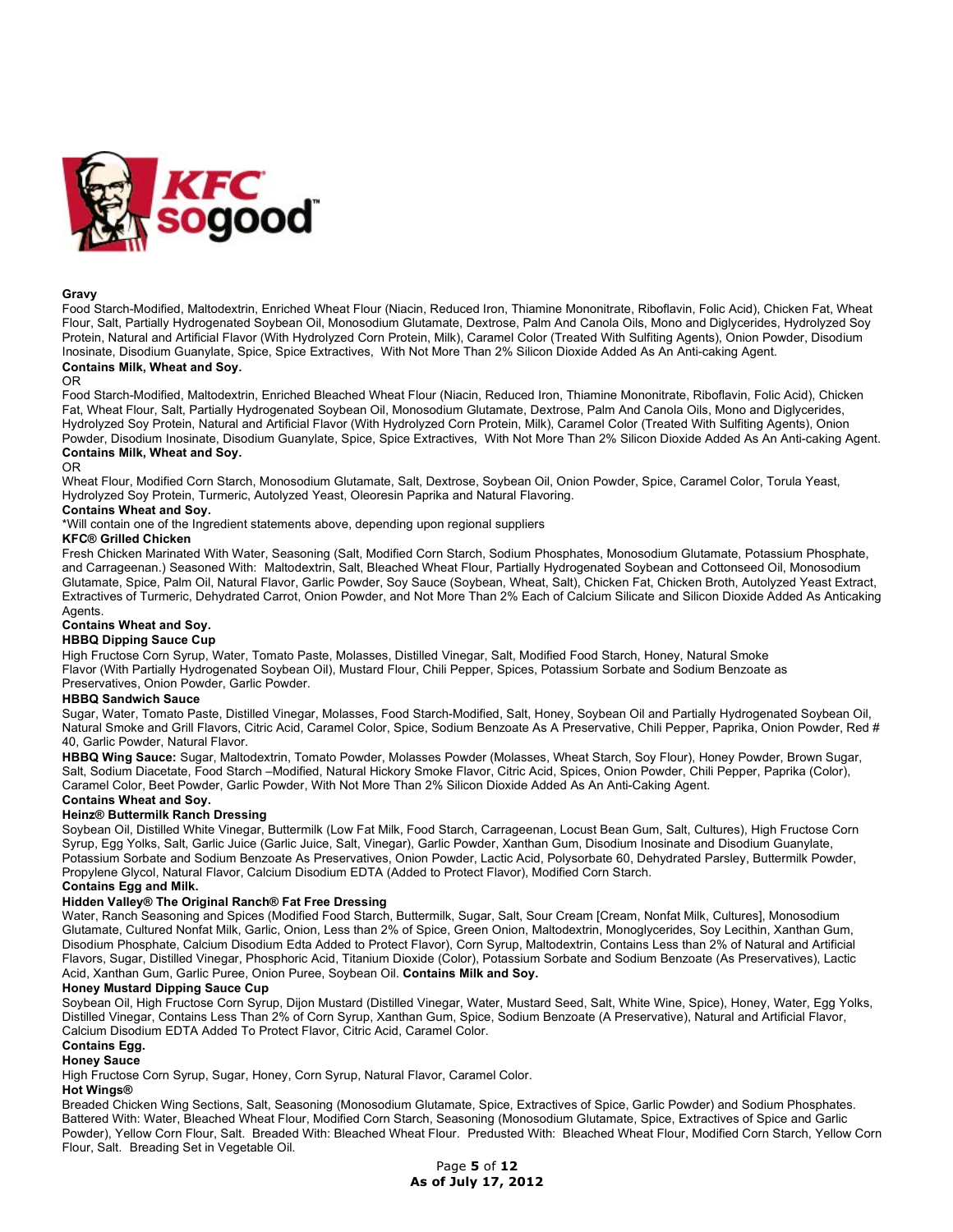

#### **Lettuce Blend**

Iceberg Lettuce and Romaine Lettuce

### **Lil' Bucket™ Chocolate Crème Parfait**

Whey, Skim Milk, Sugar Water, Partially Hydrogenated Vegetable Oil (Palm Kernel, Soybean And/Or Cottonseed Oils), Enriched Bleached Flour [Wheat Flour, Niacin, Iron, Thiamin Mononitrate (Vitamin B1), Riboflavin (Vitamin B2), Folic Acid], High Fructose Corn Syrup, Graham Flour, Corn Syrup, Margarine [Palm Oil, Water, Soybean Oil, Salt, Mono-And Diglycerides, Artificial Flavor, Annatto (Color), Calcium Disodium EDTA (Preservative), Vitamin A Palmitate]. Contains 2% Or Less Of The Following: Cocoa Processed With Alkali, Modified Tapioca Starch, Modified Corn Starch, Vegetable Oil (Soybean And/Or Cottonseed Oils), Natural And Artificial Flavors, Salt, Vegetable Gums (Cellulose And Xanthan),Polysorbate 60 & 65, Molasses, Polyglycerol Esters of Fatty Acids, Soy Lecithin, Sodium Citrate, Sodium Phosphate, Honey, Baking Soda, Dextrose, Sodium Stearoyl Lactylate, Sodium Alginate, Beta Carotene (Color), Tapioca Dextrin, Soy Flour.

### **Contains Milk, Wheat and Soy.**

### **Lil' Bucket™ Lemon Crème Parfait**

Skim Milk, Sugar, Enriched Flour (Wheat Flour, Niacin, Iron, Thiamin Mononitrate, Riboflavin, Folic Acid), Vegetable Oil (Palm, Soybean And/Or Cottonseed Oils), Partially Hydrogenated Vegetable Oil (Palm Kernel, Soybean And/Or Cottonseed Oil), Margarine [Palm Oil, Water, Soybean Oil, Salt, Mono- And Diglycerides, Artificial Flavor, Annatto (Color), Calcium Disodium EDTA (Preservative), Vitamin A Palmitate], High Fructose Corn Syrup. Contains 2% Or Less Of Each Of The Following: Corn Syrup, Modified Corn Starch, Whey, Lemon Juice, Citric Acid, Dextrose, Corn Starch, Salt, Cellulose Gel, Natural and Artificial Flavors, Cellulose Gum, Soy Lecithin, Polysorbate 60, Polyglyerol Esters of Fatty Acids, Sodium Citrate, Disodium Phosphate, Xanthan Gum, Dextrin, Carnauba Wax, Colored With (Yellow 5 Lake, Beta-Carotene, Riboflavin), Confectioner's Glaze, Soy Flour. **Contains Milk, Wheat, and Soy.**

### **Lil' Bucket™ Strawberry Short Cake Parfait**

Strawberries, Sugar, Enriched Bleached Flour (Wheat Flour, Malted Barley Flour, Niacin, Iron, Thiamin Mononitrate, Riboflavin, Folic Acid), Skim Milk, High Fructose Corn Syrup, Water, Whey, Eggs Corn Syrup, Vegetable Oil (Soybean And/Or Cottonseed Oils), Partially Hydrogenated Palm Kernel Oil. Contains 2% Or Less Of Each Of The Following: Modified Tapioca Starch, Modified Corn Starch, Baking Powder (Sodium Acid Pyrophosphate, Baking Soda, Corn Starch, Monocalcium Phosphate), Emulsifier [Water, Mono- And Diglycerides, Polysorbate 60, Sodium Stearoyl Lactylate, Phosphoric Acid Sodium Propionate And Sodium Benzoate (Preservatives)], Salt, Cellulose Gum, Polysorbate 60, Polyglycerol Esters Of Fatty Acids, Natural and Artificial Flavors, Soy

Lecithin, Sodium Citrate, Disodium Phosphate, Citric Acid, Xanthan Gum, Vanillin (Artificial Flavor), Potassium Sorbate (Preservative), Colored With (Beta-Carotene And Red 40), Wheat Starch, Soy Flour.

### **Contains Egg, Milk, Wheat and Soy. KFC®**

#### **Livers**

Fresh Livers Marinated With: Water, Salt. Breaded With: Wheat Flour, Sodium Chloride and Anti-caking agent (Tricalcium Phosphate), Nonfat Milk, Egg Whites, Colonel's Secret Original Recipe Seasoning.

**Contains Egg, Milk, and Wheat.** 

### **Macaroni and Cheese**

Cooked Enriched Macaroni Product (Enriched Wheat Flour, Egg White Solids, Niacin, Ferrous Sulfate, Thiamine Mononitrate,

Riboflavin and Folic Acid), Reconstituted Skim Milk, Water, Pasteurized Processed Cheese Product (Cheddar Cheese [Pasteurized Milk, Cheese Culture, Salt, Enzymes], Water, Soybean Oil, Natural Flavors, Milk Protein Concentrate, Whey, Partially Hydrogenated Soybean Oil, Food Starch-Modified, Salt, Sodium Citrate, Potassium Chloride, Milkfat, Dipotassium Phosphate, Yeast Extract, Sorbic Acid [Preservative], Beta Carotene [Color], Paprika Extract [Color], Annatto Extract [Color], and Soy Lecithin), Liquid Margarine (Vegetable Oil Blend [Liquid Soybean, Hydrogenated Cottenseed, Hydrogenated Soybean], Water, Vegetable Mono and Diglycerides, Beta Carotene [Color]), Wheat Flour, Modified Food Starch, Sugar, Salt, Partially Hydrogenated Soybean Oil, Cheese Flavor (Salt, Maltodextrin, Dextrose, Natural Flavors and Lactic Acid), Butter Flavor (Partially Hydrogenated Soybean Oil, Enzyme Modified Butter, Water, Natural Flavor), Disodium Phosphate, Mono and Diglycerides, Carrageenan, Paprika Extractives, Lactic Acid, Citric Acid, Polysorbate 80, Spice Extractives.

### **Contains Egg, Milk, Wheat and Soy.**

### **Macaroni Salad**

Cooked Enriched Pasta (Durum Semolina Wheat Flour, Egg, Iron, Niacin, Thiamine Mononitrate, Riboflavin, Folic Acid), Water, Mayonnaise (Soybean Oil, Water, Egg Yolks, Vinegar, Corn Syrup, Salt, Spice, Calcium Disodium EDTA To Protect Flavor), Pickle Relish (Cured Cucumbers, Corn Syrup, Vinegar, Bell Peppers, Salt, Modified Tapioca Starch, Spices, Natural Flavor, Sodium Benzoate (Preservative), Alum, Calcium Chloride, Turmeric [Color]), Sugar, Onion, Celery, Red Bell Pepper, Vinegar, Modified Corn Starch, Salt, Mustard (Water, Vinegar, Yellow Mustard Seed, Salt, Turmeric, Paprika), Potassium Sorbate And Sodium Benzoate To Protect Flavor, Xanthan Gum, Dried Parsley. **Contains Egg and Wheat.**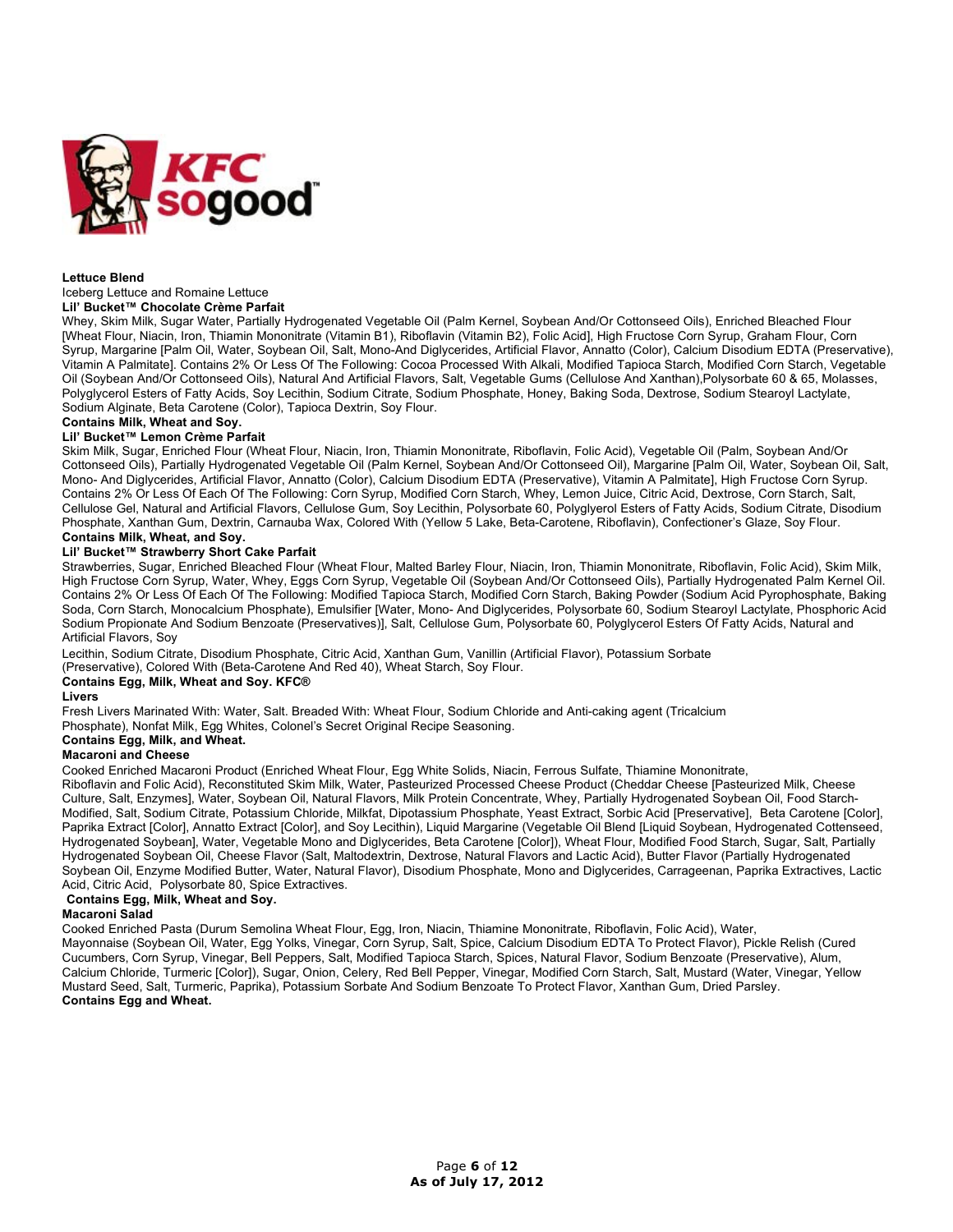

### **Mashed Potatoes**

Potatoes, Salt, Maltodextrin, Whey Product [Containing Whey Solids, Sodium Caseinate (A Milk Product), Calcium Phosphate, Calcium Stearoyl-2 lactylate, Calcium Hydroxide], Partially Hydrogenated Vegetable Oil (Soybean and Cottonseed), Mono and Diglycerides, Artificial Colors, Natural and Artificial Flavors, Calcium Stearoyl-2-lactylate, Spice. Freshness Preserved with Sodium Bisulfite, and BHT. Liquid and Hydrogenated Soybean Oil, Salt, Soybean Lecithin, Natural and Artificial Flavor, TBHO and Citric Acid Added to Protect Flavor, Beta Carotene (Color), Dimethylpolysidoxane, An Anti-foaming Agent Added.

### **Contains Milk and Soy.**

OR

Potatoes (Color and Flavor Protected with Sodium Bisulfite, Citric Acid, and BHT), Salt, Corn Syrup Solids, Butter, Hydrogenated Soybean Oil, Monoglycerides, Sodium Pyrophosphate, Nonfat Milk, Natural Flavor, Calcium Phosphate, Sodium Caseinate, Potassium Phosphate, Artificial Flavor, Mono-and Diglycerides, Artificial Color. Liquid and Hydrogenated Soybean Oil, Salt, Soybean Lecithin, Natural and Artificial Flavor, TBHO and Citric Acid Added to Protect Flavor, Beta Carotene (Color), Dimethylpolysidoxane, An Anti-foaming Agent Added.

### **Contains Milk, Soy and Wheat.**

\*Will contain one of the ingredient statements above, depending upon regional suppliers

### **Marzetti® Light Italian Dressing**

Water, Distilled Vinegar, Sugar, Salt, Soybean Oil, Garlic, Xanthan Gum, Sodium Benzoate Added as a Preservative, Spices, Onion, Red Bell Pepper, Calcium Disodium Edta Added to Protect Flavor, Yellow 5 and Yellow 6.

#### **Monterey Jack Cheese Slice**

Pasteurized Milk, Cheese Culture, Salt, Enzymes.

#### **Contains Milk.**

OR

Cultured Milk & Skim Milk, Water, Cream, Sodium Citrate, Salt, Sodium Phosphate, Sorbic Acid (Preservative), Lactic Acid, Enzymes,

Artificial Color & Soy Lecithin.

**Contains Milk and Soy.**

\*Will contain one of the Ingredient statements above, depending upon regional suppliers

#### **Oreo Cookies and Crème Pie Slice**

Oreo Cookie Pieces (Sugar, Enriched Flour [Wheat Flour, Niacin, Reduced Iron, Thiamine Mononitrate (Vitamin B1), Riboflavin (Vitamin B2), Folic Acid], High Oleic Canola Oil and/or Palm Oil and/or Canola Oil and/or Soybean Oil, Cocoa [Processed with Alkali], High Fructose Corn Syrup, Cornstarch, Leavening (Baking Soda and/or Calcium Phosphate), Salt, Soy Lecithin [Emulsifier], Vanillin – An Artificial Flavor, Chocolate), Water, Reduced Fat Sweetened Condensed Milk (Milk, Skim Milk, Sugar, Vitamin A Palmitate), Sugar, Partially Hydrogenated Vegetable Shortening (Palm Kernel Oil, Coconut Oil and Soybean Oil), High Fructose Corn Syrup, Milk, Vegetable Shortening (Palm Oil, Soybean Oil, and Palm Kernel Oil),Enriched Flour (Wheat Flour, Niacin, Reduced Iron, Thiamine Mononitrate, Riboflavin, Folic Acid), Cream Cheese (Pasteurized Milk and Cream, Cheese Culture, Salt, Carob Bean

Gum), Contains 2 Percent or Less of Each of the Following: Cocoa (Processed with Alkali), Modified Food Starch, Corn Syrup Solids, Dextrose, Salt, Natural and Artificial Flavors, Colored with Apocarotenal and Beta Carotene, Sodium Caseinate (A Milk Derivitive), Soy Lecithin, Mono- and Diglycerides, Cheese Culture, Carob Bean Gum, Cornstarch, Corn Flour, Baking Soda, Hydroxypropyl Methylcellulose, Whey, Polysorbate 60, Xanthan Gum, Sodium Citrate, Disodium Phosphate, Polyglycerol Esters of Fatty Acids, Sorbitan Monostearate, Egg Yolks, Guar Gum.

### **Contains: Egg, Milk, Wheat, Soy.**

### **Original Recipe® Bites**

Boneless, Skinless Chicken Breast Chunks with Rib Meat, Modified Food Starch, Salt, Potassium and Sodium Phosphates. Breaded With: Wheat Flour, Sodium Chloride and Anti-caking agent (Tricalcium Phosphate), Nonfat Milk, Egg Whites, Colonel's Secret

#### Original Recipe Seasoning. **Contains Egg, Milk, and Wheat. Original**

# **Recipe® Chicken**

Fresh Chicken Marinated With: Salt, Sodium Phosphate and Monosodium Glutamate. Breaded With: Wheat Flour, Sodium Chloride and Anti-caking agent (Tricalcium Phosphate), Nonfat Milk, Egg Whites, Colonel's Secret Original Recipe Seasoning.

### **Contains Egg, Milk, and Wheat.**

#### **KFC® Original Recipe® Filet**

Fresh, Boneless Chicken Breast Filets, Rice Starch, Soy Protein Concentrate, Salt, Sodium Phosphates and Monosodium Glutamate. Breaded With: Wheat Flour, Salt, Monosodium Glutamate, Spices, and Garlic Powder. Battered With: Water, Wheat Flour, Tapioca Dextrin, High Amylose Corn Starch, Nonfat Dry Milk, Dried Whey, Dextrose, and Dried Egg Whites. Predusted With: Wheat Flour, Salt, Monosodium Glutamate, Spices, Nonfat Dry Milk, Dried Whey, Dried Egg Whites, and Garlic Powder. Breading Set in Low Trans Fat Oil (RDB) Soybean or Corn/Soy Blend With or Without TBHQ. **(***For Express Units Only)*

#### **Contains Egg, Milk, Wheat and Soy.**

### OR

Fresh Chicken Filets Marinated in Salt, Potassium and Sodium Phosphates, Breaded With Wheat Flour, Sodium Chloride and Anti- caking agent (Tricalcium Phosphate), Nonfat Milk, Egg Whites, Colonel's Secret Original Recipe Seasoning.

### **Contains Egg, Milk, and Wheat.**

\*Will contain one of the Ingredient statements above, depending upon regional suppliers

### **Parmesan Cheese**

Pasteurized Milk, Cheese Culture, Salt, Enzymes, and Anti-caking Agent.

Page **7** of **12 As of July 17, 2012**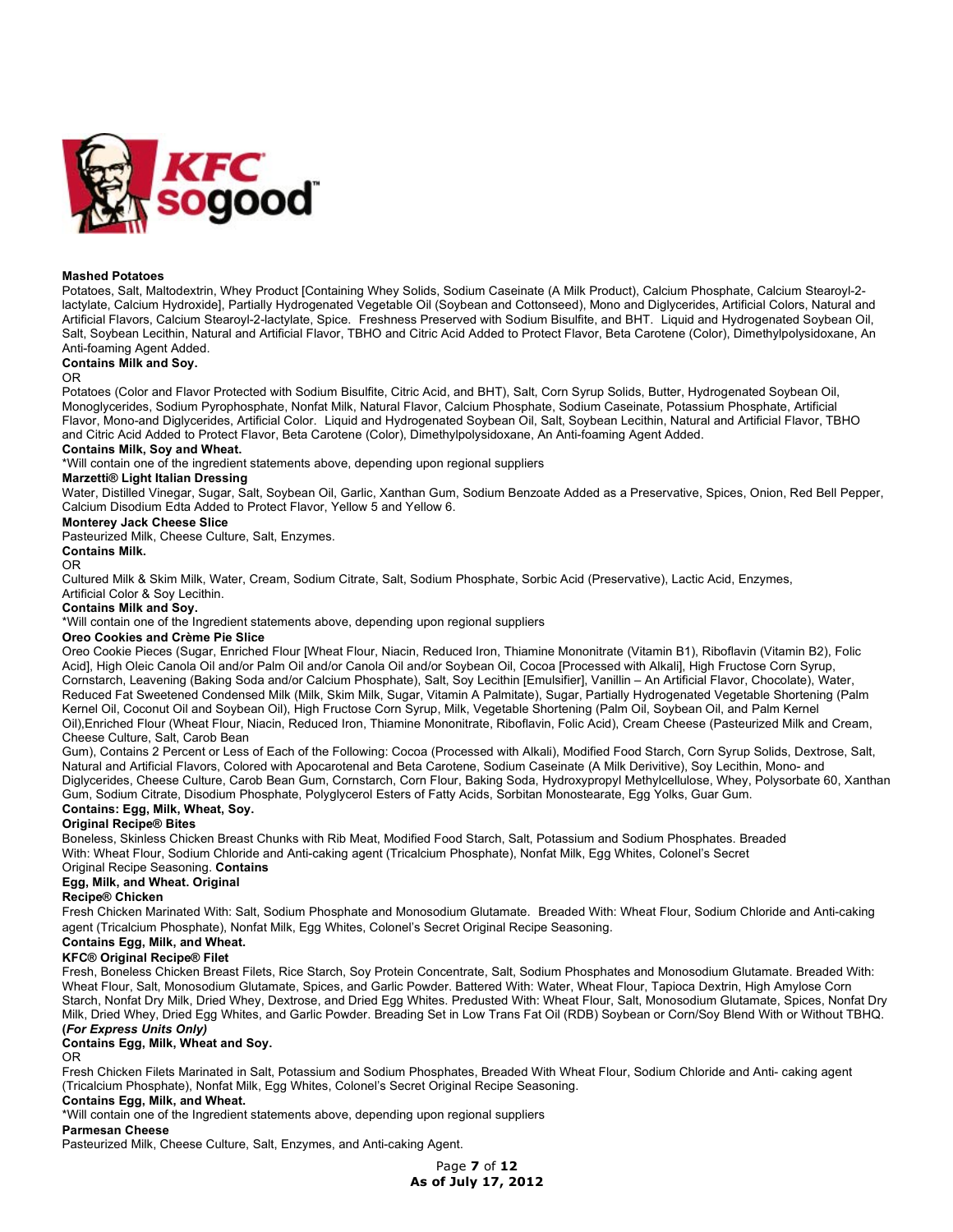

#### **Parmesan Garlic Croutons Pouch**

Enriched Flour (Wheat Flour, Barley Malt, Niacin, Reduced Iron, Thiamine Mononitrate, Riboflavin, Folic Acid), Canola and/or Sunflower Oil, Water, Cheese Powder (Buttermilk, Parmesan Cheese [Cultured Part-Skim Milk, Salt, Enzymes], Soybean Oil, Disodium Phosphate, Citric Acid, Salt, Pasteurized Part-Skim, Cheese Cultures, Enzymes, Yeast, 2% or Less of the Following: High Fructose Corn Syrup, Salt, Calcium Propionate (Mold Inhibitor), Wheat Gluten, Dough Conditioners (May Contain One or More of the Following: Sodium Stearoyl Lactylate, Calcium Stearoyl Lactylate, Calcium Peroxide, Calcium Sulfate, Ammonium Sulfate, Calcium Iodate, Ascorbic Acid), Garlic, Natural Flavor, Citric Acid and Rosemary Extract (To Preserve Freshness).

# **Contains Milk and Wheat.**

### **Pepper Jack Cheese Slice**

Milk, Water, Cheese Culture, Cream, Green and Red Jalapeno Peppers, Sodium Citrate, Salt, Vinegar, Sodium Pyrophosphate, Sorbic Acid (Preservative), Natural Flavor, Calcium Chloride, Acetic Acid, Soy Lecithin and Enzymes.

# **Contains Milk and Soy.**

**Peppered White Gravy**

Modified Corn Starch, Enriched Bleached Wheat Flour (Ferrous Sulfate, Niacin, Thiamine Mononitrate, Riboflavin, Folic Acid), Corn Syrup Solids, Palm Oil, Buttermilk, Salt, Sugar, Sodium Caseinate, Dipotassium Phosphate, Soybean Oil, Soy Lecithin, Spice, Sodium Silico Aluminate, Spice Extractives, and Extractives of Annatto.

### **Contains Milk, Wheat and Soy.**

#### **Popcorn Chicken**

Diced Chicken Breast Meat Fritters With Rib Meat, Seasoning (Soy Protein Concentrate, Salt, Modified Food Starch, Food Starch, Carrageenan, Onion Powder, Dehydrated Chicken Broth, Spice Extractive), Sodium Phosphates. Breaded With: Enriched Wheat Flour (Niacin, Reduced Iron, Thiamine Mononitrate, Riboflavin, Folic Acid), Salt, Rice Flour, Spices, Wheat Gluten, Leavening (Sodium Bicarbonate, Sodium Aluminum Phosphate, Monocalcium Phosphate), Monosodium Glutamate, Corn Starch (with Tapioca Dextrin), Garlic Powder, Citric Acid, Maltodextrin, Flavorings, Sugar, Corn Syrup Solids, Gum Arabic. Predusted With: Enriched Wheat Flour (Enriched With Niacin, Reduced Iron, Thiamine Mononitrate, Riboflavin, Folic Acid), Modified Food Starch, Autolyzed Yeast Extract, Salt, Leavening (Sodium Bicarbonate, Sodium Aluminum Phosphate, Monocalcium Phosphate), Monosodium Glutarnate, Garlic Powder, Spices, Dehydrated Chicken Broth, Maltodextrin, Citric Acid, Sugar, Flavorings, Corn Syrup Solids. Battered With: Water, Enriched Bleached Wheat Flour (Enriched With Niacin, Reduced Iron, Thiamine Mononitrate, Riboflavin, Folic Acid), Modified Food Starch, Modified Wheat Starch, Rice Flour, Garlic Powder, Autolyzed Yeast Extract, Salt, Dextrin, Sodium Caseinate (with Soy Lecithin), Modified Cellulose Gum, Spices, Leavening (Sodium Bicarbonate, Sodium Aluminum Phosphate), Mono and Diglycerides (as Emulsifiers). Breading Set in Vegetable Oil.

# **Contains Milk, Wheat and Soy.**

OR

Diced Chicken Breast Meat Fritters With Rib Meat, Seasoning (Soy Protein Concentrate, Salt, Modified Food Starch, Food Starch, Carrageenan, Onion Powder, Dehydrated Chicken Broth, Spice Extractive), Sodium Phosphates. Breaded With: Enriched Wheat Flour (Niacin, Reduced Iron, Thiamine Mononitrate, Riboflavin, Folic Acid), Salt, Wheat Gluten, Spices, Leavening (Sodium Bicarbonate, Sodium Aluminum Phosphate, Monocalcium Phosphate), Monosodium Glutamate, Garlic Powder, Citric Acid, Natural Flavorings, Maltodextrin, Sugar, Corn Syrup Solids. Predusted With: Enriched Wheat Flour (Niacin, Reduced Iron, Thiamine Mononitrate, Riboflavin, Folic Acid), Food Starch-Modified, Autolyzed Yeast Extract, Salt, Natural Flavorings, Corn Syrup Solids. Battered With: Enriched Bleached Wheat Flour (Niacin, Reduced Iron, Thiamine Mononitrate, Riboflavin, Folic Acid), Food Starch- Modified, Modified Wheat Starch, Rice Flour, Garlic Powder, Autolyzed Yeast Extract, Salt, Dextrin, Sodium Caseinate (With Soy Lecithin), Modified Cellulose Gum, Spices, Leavening (Sodium Bicarbonate, Sodium Aluminum Phosphate), Mono and Diglycerides (As Emulsifiers). Breading Set in Vegetable Oil.

# **Contains Milk, Wheat and Soy.**

OR

Diced Chicken Breast Meat Fritters With Rib Meat, Seasoning (Soy Protein Concentrate, Salt, Modified Food Starch, Food Starch, Carrageenan, Onion Powder, Dehydrated Chicken Broth, Spice Extractive), Sodium Phosphates. Breaded With: Enriched Bleached Wheat Flour (Niacin, Reduced Iron, Thiamine Mononitrate, Riboflavin, Folic Acid), Salt, Rice Flour, Spices, Wheat Gluten, Leavening (Sodium Bicarbonate, Sodium Aluminum Phosphate, Monocalcium Phosphate), Monosodium Glutamate, Corn Starch (with Tapioca Dextrin), Garlic Powder, Citric Acid, Maltodextrin, Flavorings, Sugar, Corn Syrup Solids, Gum Arabic, With Not More Than 2% Silicon Dioxide Added As An Anti Caking Agent.. Predusted With: Enriched Bleached Wheat Flour (Niacin, Reduced Iron, Thiamine Mononitrate, Riboflavin, Folic Acid), Modified Food Starch, Autolyzed Yeast Extract, Salt, Leavening (Sodium Bicarbonate, Sodium Aluminum Phosphate, Monocalcium Phosphate), Monosodium Glutarnate, Garlic Powder, Spices, Dehydrated Chicken Broth, Maltodextrin, Citric Acid, Sugar, Flavorings, Corn Syrup Solids. Battered With: Enriched Bleached Wheat Flour (Niacin, Reduced Iron, Thiamine Mononitrate, Riboflavin, Folic Acid), Food Starch-Modified, Modified Wheat Starch, Rice Flour, Garlic Powder, Autolyzed Yeast Extract, Salt, Dextrin, Sodium Caseinate (With Soy Lecithin), Modified Cellulose Gum, Spices, Leavening (Sodium Bicarbonate, Sodium Aluminum Phosphate), Mono and Diglycerides (As Emulsifiers). Breading Set in Vegetable Oil.

### **Contains Milk, Wheat and Soy.**

\*Will contain one of the Ingredient statements above, depending upon regional suppliers

### **Potato Salad**

Potatoes, Mayonnaise (Soybean Oil, Water, Egg Yolks, Vinegar, Corn Syrup, Salt, Spice, Calcium Disodium EDTA to Protect Flavor), Water, Seasoning Blend (Sugar, Salt, Modified Corn Starch, Spice, Sodium Benzoate, Potassium Sorbate, Xanthan Gum, Parsley), Mustard (Water, Vinegar, Mustard Seed, Salt, Contains 2% or Less of Turmeric, Paprika, Sugar, Spice), Pickle Relish (Cured Cucumbers, High Fructose Corn Syrup, Vinegar, Salt, Xanthan Gum, Modified Tapioca Starch, Sodium Benzoate [Preservative], Celery Seed, Mustard Seed, Alum, Dehydrated Red Bell Peppers, Spices, Natural Flavor, Tumeric [Color], Dehydrated Onion, Blue

1, Polysorbate 80, Calcium Chloride), Celery, Red Bell Pepper, Onion, Vinegar.<br>Page 8 of 12

**As of July 17, 2012**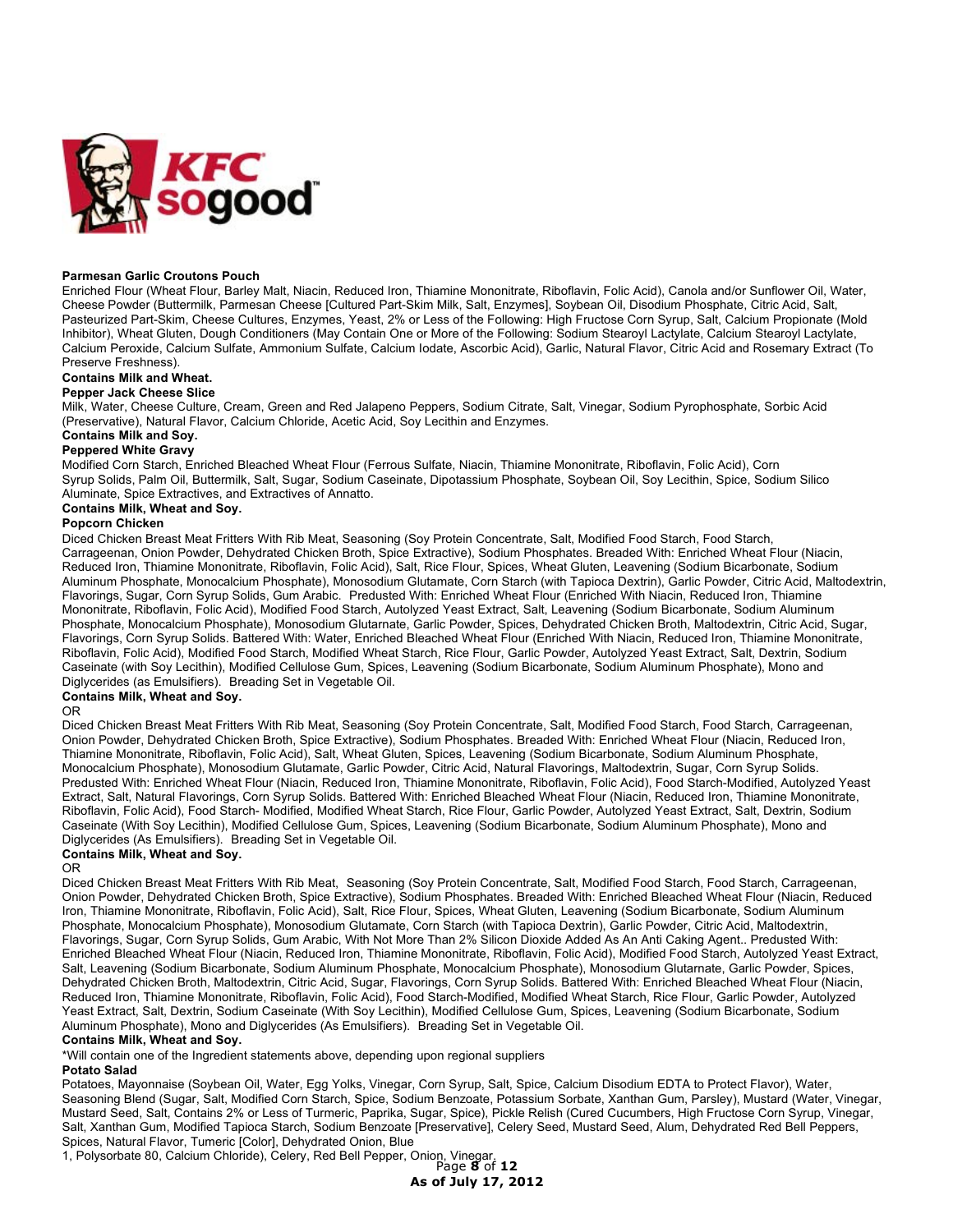

### **Potato Wedges**

Potatoes, Soybean Oil, Enriched Bleached Flour (Wheat Flour, Malted Barley Flour, Niacin, Reduced Iron, Thiamine Mononitrate, Riboflavin, Folic Acid), Rice Flour, Food Starch-Modified, Salt, Monosodium Glutamate, Yellow Corn Meal, Spices, Leavening (Sodium Acid Pyrophosphate, Sodium Bicarbonate). May Contain Dextrose.

# **Contains Wheat.**

OR

Potatoes, Vegetable Oil (Contains One or More of the Following: Canola Oil, Corn Oil, Cottonseed Oil, Palm Oil, Soybean Oil, Sunflower Oil), Enriched Bleached Flour (Wheat Flour, Niacin, Iron, Thiamin Mononitrate, Riboflavin, Folic Acid), Rice Flour, Modified Food Starch, Salt, Monosodium Glutamate, Corn Meal, Spices, Leavening (Sodium Acid Pyrophosphate, Sodium Bicarbonate), Dextrose.

#### **Contains Wheat.**

\*Will contain one of the Ingredient statements above, depending upon regional suppliers

#### **Reese's® Peanut Butter Pie Slice**

Reduced Fat Sweetened Condensed Milk (Milk, Skim Milk, Sugar, Vitamin A Palmitate), Sugar, Enriched Flour [Wheat Flour, Niacin, Reduced Iron, Thiamine Mononitrate, Riboflavin, Folic Acid], Peanuts, Reese's® Peanut Butter Cups (Milk, Chocolate [Sugar, Cocoa Butter, Chocolate, Nonfat Milk, Milk Fat, Lactose (Milk), Soy Lecithin, Polyglycerol Polyricinoleates (Emulsifier)], Peanuts, Sugar, Dextrose, Salt, TBHQ [Preservative]), High Fructose Corn Syrup, Water, Vegetable Shortening (Palm Oil And Soybean Oil), Milk, Partially Hydrogenated Vegetable Oil (Palm Kernel Oil And Coconut Oil), Vegetable Oil (Palm Oil, Coconut Oil), Cream Cheese (Pasteurized Milk and Cream, Cheese Culture, Salt, Carob Bean Gum), Graham Flour, Contains 2% Or Less Of Each Of The Following: Cocoa Powder(Natural And Processed with Alkali), Molasses, Salt, Baking Soda, Peanut Oil, Colored With Apocarotenal And Beta Carotene, Natural And Artificial Flavors, Dextrose, Mono And Diglycerides, Hydrogenated Vegetable Oil (Cottonseed Oil, Canola Oil, And Soybean Oil), Cheese Culture, Carob Bean Gum, Polysorbate 60, Hydroxypropyl Methylcellulose, Soy Lecithin, Polyglycerol Esters Of Fatty Acids, Sodium Citrate, Disodium Phosphate, Xanthan Gum, Caramel Color, Cornstarch.

# **Contains Milk, Wheat, Soy and Peanut.**

**Sargento® Light String Cheese**

Pasteurized Reduced Fat Milk, Cheese Culture, Salt, Enzymes, Vitamin A Palmitate.

### **Contains Milk.**

**Shredded Chicken**

Fresh Chicken Marinated With: Salt, Sodium Phosphate and Monosodium Glutamate. Breaded with: Wheat Flour, Salt, Spices, Monosodium Glutamate, Leavening (Sodium Bicarbonate), Garlic Powder, Natural Flavorings, Citric Acid, Maltodextrin, Sugar, Corn

Syrup Solids, With Not More Than 2% Calcium Silicate Added as an Anti Caking Agent.

### **Contains Wheat.**

OR

Fresh Chicken Marinated With: Salt, Sodium Phosphate and Monosodium Glutamate. Breaded with: Wheat Flour, Salt, Spices, Monosodium Glutamate, Corn Starch, Leavening (Sodium Bicarbonate), Garlic Powder, Modified Corn Starch, Spice Extractives, Citric Acid, and 2% Calcium Silicate added as Anticaking Agent.

**Contains Wheat.** OR

Fresh Chicken Marinated With: Salt, Sodium Phosphate and Monosodium Glutamate. Breaded with Wheat Flour, Sodium Chloride and Anti-caking Agent (Tricalcium Phosphate), Nonfat Milk, Egg Whites, Colonel's Secret Original Recipe Seasoning.

### **Contains Egg, Milk and Wheat.**

OR

Potato Starch, Sodium Phosphate, Salt, Breaded With: Wheat Flour, Sodium Chloride and Anti-caking agent (Tricalcium Phosphate), Nonfat Milk, Egg Whites, Colonel's Secret Original Recipe Seasoning.

### **Contains Egg, Milk and Wheat.**

OR

Potato Starch, Sodium Phosphate, Salt, Breaded With: Wheat Flour, Salt, Spices, Monosodium Glutamate, Leavening (Sodium Bicarbonate), Garlic Powder, Natural Flavorings, Citric Acid, Maltodextrin, Sugar, Corn Syrup Solids, With Not More Than 2% Calcium Silicate Added as an Anti Caking Agent.

### **Contains Wheat.**

OR

Potato Starch, Sodium Phosphate, Salt, Breaded With: Wheat Flour, Salt, Spices, Monosodium Glutamate, Corn Starch, Leavening (Sodium Bicarbonate), Garlic Powder, Modified Corn Starch, Spice Extractives, Citric Acid, and 2% Calcium Silicate added as Anticaking Agent. **Contains Wheat.**

#### OR

Seasoning (Salt, Monosodium Glutamate, Garlic Powder, Spice Extractives, Onion Powder), Soy Protein Concentrate, Rice Starch and Sodium Phosphates. Battered With: Water, Wheat Flour, Leavening (Sodium Acid Pyrophosphate, Sodium Bicarbonate, Monocalcium Phosphate), Salt, Dextrose, Monosodium Glutamate, Spice and Onion Powder. Predusted With: Wheat Flour, Wheat Gluten, Salt, Dried Egg Whites, Leavening (Sodium Acid Pyrophosphate, Sodium Bicarbonate), Monosodium Glutamate, Spice and Onion Powder. Breaded With: Wheat Flour, Salt, Soy Flour, Leavening (Sodium Acid Pyrophosphate, Sodium Bicarbonate), Monosodium Glutamate, Spice, Nonfat Dry Milk, Onion Powder, Dextrose, Extractives of Turmeric and Extractives of Annatto. Breading Set in Vegetable oil.

#### **Contains Milk, Wheat, Egg and Soy.**

\*Will contain one of the Ingredient statements above, depending upon regional suppliers<br>Page 9 of 12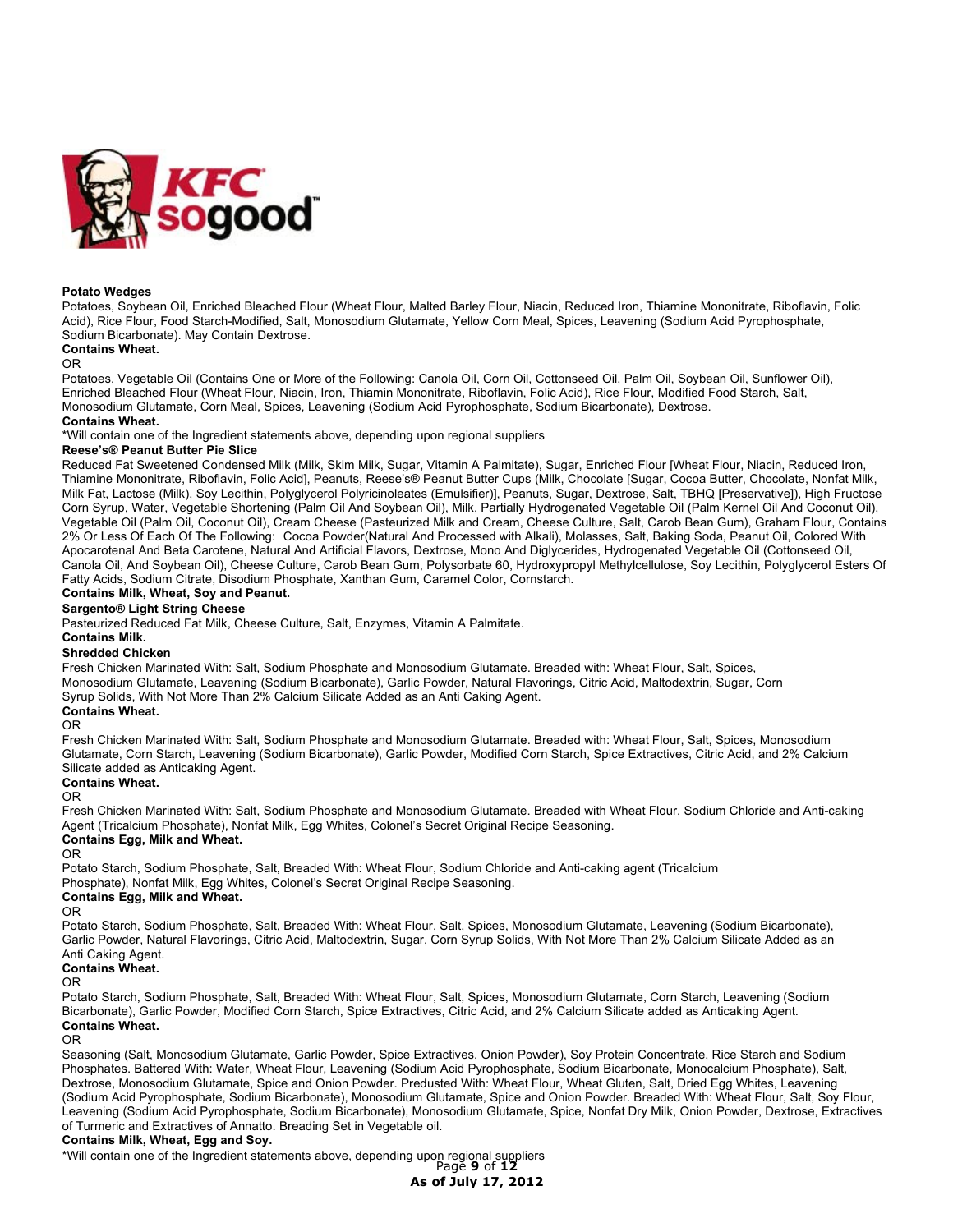

#### **KFC Signature Sauce Dipping Cup**

Water, Soybean Oil, High Fructose Corn Syrup, Distilled Vinegar, Tomato Paste, Egg Yolk, Honey, Salt, Sugar, Mustard Seed, Spices, Xanthan Gum, Natural Smoke Flavor, Annatto Color, Potassium Sorbate and Sodium Benzoate Added As Preservatives, Propylene Glycol Alginate, Lemon Juice Concentrate, Garlic\*, Turmeric, Onion\*, Caramel Color, Chili Pepper, Calcium Disodium EDTA Added To Protect Flavor. \*Dehydrated

# **Contains Eggs.**

**Snacker® Bun**

Enriched Flour (Wheat Flour, Malted Barley Flour, Niacin, Reduced Iron, Thiamin Mononitrate, Riboflavin, Folic Acid), Water, High Fructose Corn Syrup, Yeast, Soybean Oil, Contains 2% Or Less Of The Following: Salt, Wheat Gluten, Calcium Stearoyl Lactylate, Sodium Stearoyl Lactylate, Monoglycerides, Monocalcium Phosphate, Enzymes, Calcium Sulfate, Calcium Propionate (To Retard Spoilage ), Topped with Sesame Seeds. **Contains Wheat.**

#### OR

Enriched Flour (Wheat Flour, Malted Barley Flour, Niacin, Reduced Iron, Thiamin Mononitrate, Riboflavin, Folic Acid), Water, High Fructose Corn Syrup, Soybean Oil, Contains 2% Or Less Of The Following: Wheat Gluten, Yeast, Salt, Datem, Sodium Stearoyl Lactylate, Monoglycerides, Soy Flour, Wheat Flour, Calcium Sulfate, Enzymes, Wheat Starch, Calcium Perioxide, Calcium Carbonate, Ammonium Sulfate, Sorbic Acid, Calcium Propionate (To Retard Spoilage ), Topped with Sesame Seeds.

#### **Contains Wheat.** OR

Enriched Flour (Wheat Flour, Malted Barley Flour, Niacin, Reduced Iron, Thiamin Mononitrate, Riboflavin, Folic Acid), Water, High Fructose Corn Syrup, Soybean Oil, Yeast, Contains 2% Or Less Of The Following: Salt, Wheat Gluten, Calcium Stearoyl Lactylate, Sodium Stearoyl Lactylate, Monoglycerides, Enzymes, Calcium Propionate (To Retard Spoilage ), Topped with Sesame Seeds. **Contains Wheat.** OR

Bleached Enriched Wheat Flour (Flour, Malted Barley Flour, Niacin, Reduced Iron, Thiamin Mononitrate (Vitamin B1), Riboflavin (Vitamin B2), Folic Acid), Water, High Fructose Corn Syrup, Sesame Seeds, Yeast, Soybean Oil, Contains 2% Or Less Of The Following: Salt, Wheat Gluten, Calcium Propionate (To Retard Spoilage ), Monoglycerides, Wheat Flour, Calcium Sulfate, Calcium Peroxide, Enzymes and Soy Lecithin.

### **Contains Wheat and Soy.**

### **Spicy Chipotle Dipping Sauce Cup**

Soybean Oil, Water, High Fructose Corn Syrup, Distilled Vinegar, Tomato Paste, Egg Yolk, Salt, Mustard Seed, Chili Peppers, Sugar, Chipotle Peppers\*, Natural Smoke Flavor, Garlic\*, Xanthan Gum , Onion\*, Spices, Lemon Juice Concentrate, Potassium Sorbate and Sodium Benzoate Added As Preservatives , Propylene Glycol Alginate, Turmeric, Caramel Color, Calcium Disodium EDTA Added To Protect Flavor. \* **Contains Eggs.**

# **Spicy Crispy Chicken**

Fresh Chicken Marinated With: Salt, Sodium Phosphate, Monosodium Glutamate, Spice, Mono and Diglycerides, Spice Extractives, Garlic Powder and Calcium Silicate. Breaded With: Wheat Flour, Salt, Spices, Monosodium Glutamate, Leavening (Sodium Bicarbonate), Garlic Powder, Natural Flavorings, Citric Acid, Maltodextrin, Sugar, Corn Syrup Solids, With Not More Than 2% Calcium Silicate Added as an Anti Caking Agent. **Contains Wheat**.

#### OR

Fresh Chicken Marinated with: Salt, Sodium Phosphate, Monosodium Glutamate, Spice, Mono and Diglycerides, Spice Extractives, Garlic Powder and Calcium Silicate. Breaded with: Wheat Flour, Salt, Spices, Monosodium Glutamate, Corn Starch, Leavening (Sodium Bicarbonate), Garlic Powder, Modified Corn Starch, Spice Extractives, Citric Acid, and 2% Calcium Silicate Added As Anticaking Agent.

### **Contains Wheat.**

\*Will contain one of the Ingredient statements above, depending upon regional suppliers

#### **Sweet and Sour Dipping Sauce Cup**

High Fructose Corn Syrup, Water, Distilled Vinegar, Pineapple Juice Concentrate, Food Starch Modified, Salt, Dehydrated Red Bell Peppers, Sodium Benzoate and Potassium Sorbate (Preservatives), Dehydrated Garlic, Ginger Puree (Ginger, Water, Salt, Citric Acid), Citric Acid, Spice, Extractives of Paprika, Caramel Color, Red 40.

#### **Sweet Hawaiian Bun**

Enriched Flour (Wheat Flour, Malted Barley Flour, Niacin, Reduced Iron, Thiamin Mononitrate, Riboflavin, Folic Acid), Water, High Fructose Corn Syrup, Yeast, Reconstituted Potatoes (From Potato Flake), Wheat Gluten, Contains 2% Or Less Of Each Of The Following: Soybean Oil, Natural and Artificial Flavors, Salt, Enzymes, Calcium Stearoyl Lactylate, Sodium Stearoyl Lactylate, Yellow Corn Flour, Guar Gum, Monoglycerides, Sucralose (Non-Nutritive Sweetener), Colored With Extracts Of Annatto and Tumeric, Monocalcium Phosphate, Calcium Carbonate, Ammonium Sulfate, Calcium Propionate (To Retard Spoilage).

#### **Contains Wheat.**

OR

Flour (Wheat Flour, Malted Barley Flour, Niacin, Reduced Iron, Thiamin Mononitrate, Riboflavin, Folic Acid), Water, High Fructose Corn Syrup, Yeast, Reconstituted Potatoes (From Potato Flake), Wheat Gluten, Contains 2% Or Less Of Each Of The Following: Soybean Oil, Natural and Artificial Flavors, Salt, Enzymes, Calcium Stearoyl Lactylate, Yellow Corn Flour, Guar Gum, Monoglycerides, Sucralose (Non-Nutritive Sweetener), Colored With Extracts Of Annatto and Tumeric, Calcium Propionate (To Retard Spoilage).

#### **Contains Wheat.**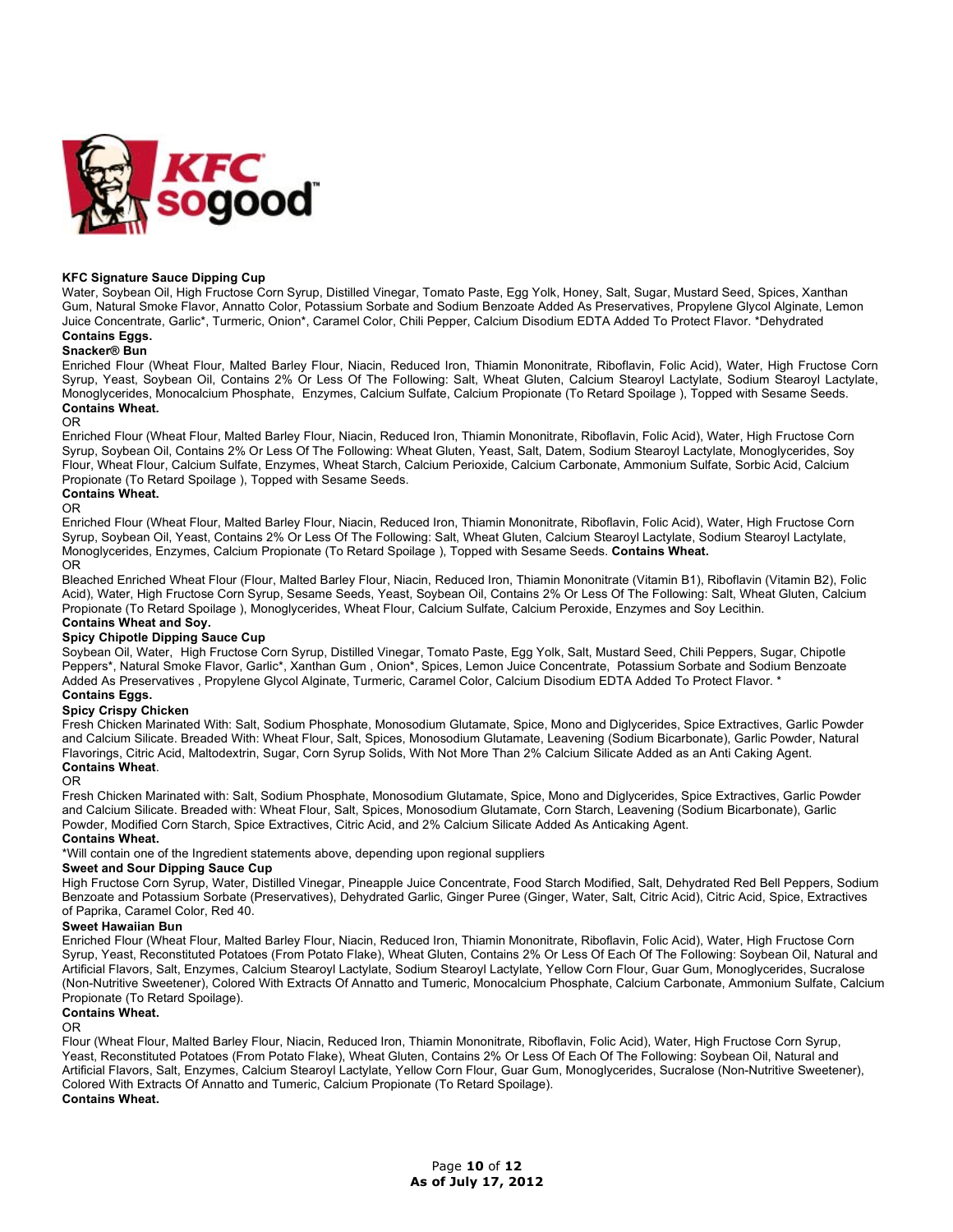

### **Sweet Kernel Corn**

Corn

#### **Sweet Life® Chocolate Chip Cookie**

Chocolate Chips (Sugar, Chocolate Liquor, Cocoa Butter, Butterfat, Soy Lecithin Added As An Emulsifier, Artificial Flavor Added And Vanilla), Flour (Wheat Flour Bleached, Malted Barley Flour, Niacin, Iron, Thiamin Mononitrate, Riboflavin, And Folic Acid), Margarine (Palm Oil And Soybean Oil, Water, Salt, Whey, Mono and Diglycerides, Soy Lecithin, Sodium Benzoate Added As A Preservative, Colored With Beta Carotene, Artificial Flavor, Vitamin A Palmitate Added), Sugar, Brown Sugar, Pasteurized Whole Eggs, Artificial Vanilla Flavor (Water, Propylene Glycol, Vanillin, Ethyl Vanillin, Heliotropine, and Caramel Color), Leavening (Baking Powder,

### Baking Soda, and Salt).

# **Contains Egg, Milk, Wheat and Soy. Sweet**

# **Life® Oatmeal Raisin Cookie**

Flour (Wheat Flour Bleached, Malted Barley Flour, niacin, Iron, Thiamin Mononitrate, Riboflavin, And Folic Acid), Sugar, Margarine (Palm Oil And Soybean Oil, Water, Salt, Whey, Mono And Diglycerides, Soy Lecithin, Sodium Benzoate Added As A Preservative, Colored With Beta Carotene, Artificial Flavor, Vitamin A Palmitate Added), Rolled Oats, Brown Sugar, Raisins, Pasteurized Whole Eggs, Cornflakes (Milled Corn, Sugar, Malt, Flavoring, Salt, High Fructose Corn Syrup, Reduced Iron, Thiamin, Hydrochloride [Vitamin B1], Niacinamide, Calcium Pantothenate, Riboflavin [Vitamin B2], Pyridoxine, Hydrochloride [Vitamin B6], Folic Acid), Coconut (Desiccate Coconut, Sugar, Propylene Glycol, Salt, Sodium Metabisulfite), Artificial Vanilla Flavor (Water, Propylene Glycol, Vanillin, Ethyl Vanillin, Heliotropine, And Caramel Color), Leavening (Baking Powder, Baking Soda, And Salt).

#### **Contains Egg, Milk, Wheat and Soy. Tender Roast® Filet**

Glazed Chicken Breast Filets With Rib Meat, Binders Added, Caramel Color Added Containing: Seasoning (Salt, Sugar, Monosodium Glutamate, Hydrolyzed Corn Gluten and Soy Proteins, Onion Powder, Soy Sauce Solids [Soybeans, Wheat, Salt], Spices, Maltodextrin, Dextrose, Garlic Powder, Autolyzed Yeast, Partially Hydrogenated Soybean and Cottonseed Oil, Silicon Dioxide (as Anticaking Agent), Natural Flavor, Caramel Color, Thiamine Hydrochloride, Disodium Inosinate, and Disodium Guanylate), Soy Protein Concentrate, Rice Starch and Sodium Phosphates. Pre-dusted With: Partially Hydrogenated Soybean and Cottonseed Oil, Maltodextrin, Salt, Dextrose, Dehydrated Onion, Spice, Nonfat Dry Milk, Dehydrated Garlic, Citric Acid, Caramel Color, Calcium Silicate (As Anticaking Agent), Natural Flavor, Paprika, Extractives of Turmeric. **(***For Express Units Only***)**

# **Contains Milk, Wheat and Soy.**

## **Three Cheese Blend**

Low Moisture Part Skim Mozzarella Cheese (Cultured Pasteurized Part Skim Milk, Salt, Enzymes), Cheddar Cheese (Cultured Pasteurized Milk, Salt, Enzymes, Annatto), Pasteurized Process Monterey Jack and American Cheese with Peppers [Monterey Jack and American Cheese, (Cultured Pasteurized Milk, Salt, Enzymes), Water, Cream, Sodium Citrate, Jalapeno Peppers, Salt, Sodium Phosphate, Lactic Acid, Sorbic Acid (Preservative)], Anticaking Agent.

### **Contains Milk.**